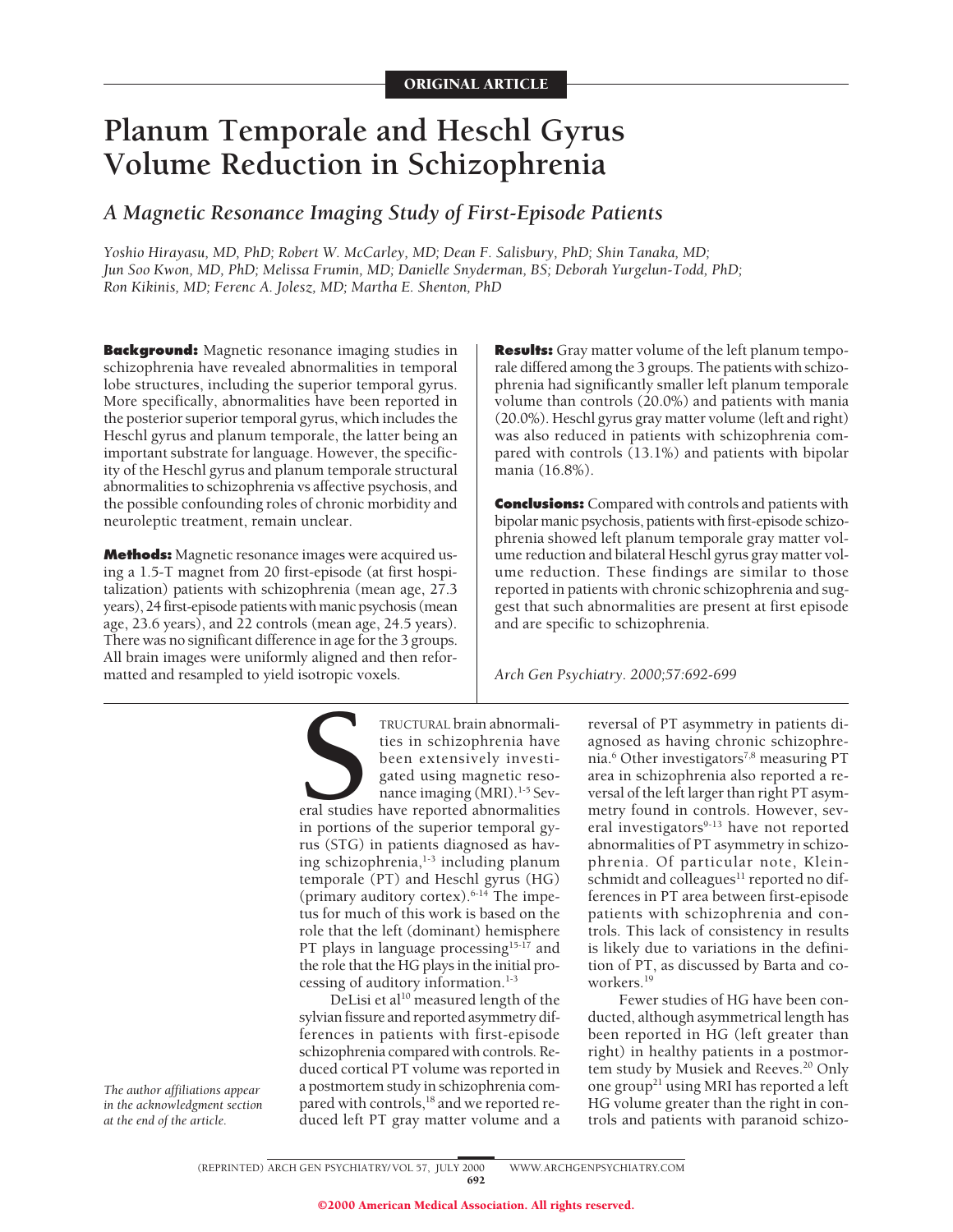## *SUBJECTS AND METHODS*

## **SUBJECTS**

Patients were inpatients at McLean Hospital, a private psychiatric hospital in Belmont, Mass. Thirty-five psychotic patients were tested within 2 weeks of their first hospitalization, 8 within 4 months of first hospitalization, and 1 within 11 months. Patients and control subjects met criteria for age (18-55 years), IQ above 75, right-handedness,<sup>25</sup> negative history of seizures, head trauma with loss of consciousness, neurologic disorder, and no lifetime history of alcohol or other drug dependence. Control subjects had no Axis I mental disorder nor did their first-degree relatives (self-report).

Patients were diagnosed using the Structured Clinical Interview for *DSM-III-R* (SCID),<sup>26</sup> a review of hospital course, and medical records. The study group consisted of 20 patients with schizophrenia (16 men, 4 women) and 24 patients with bipolar disorder mania with psychotic features (18 men, 6 women). All patients manifested psychosis at the time of the study. More specifically, 6 patients with schizophrenia had hallucinations, paranoia, ideas of reference, and delusions; 1 had hallucinations, delusions, and ideas of reference; 2 had hallucinations, paranoia, and ideas of reference; 2 had hallucinations and delusions; 2 had delusions and paranoia; 2 had hallucinations and paranoia; 2 had only hallucinations; and 3 had only delusions. Two patients with mania had hallucinations, paranoia, ideas of reference, and delusions; 5 had hallucinations, delusions, and ideas of reference; 2 had hallucinations, paranoia, and delusions; 1 had hallucinations and delusions; 1 had hallucinations and ideas of reference; 2 had delusions and paranoia; 5 had delusions and ideas of reference; 5 had only delusions; and 1 had only paranoia. Diagnoses were confirmed at 1-year follow-up. The median duration of psychotropic medication use before MRI was short (**Table 1**). In addition, duration of medication use and dosage of medication were not significantly correlated with any MRI volumes. In terms of operationalizing onset of psychosis, we selected date of first psychiatric hospitalization. Although onset of prodromal symptoms may be a better indicator of actual onset of disease, in practice this retrospective measure is difficult to verify. For comparative purposes, we provided age at time of first medication use, which we believe to be more objective (most dates were from hospital records) and nonequivocal than prodrome onset and thus possibly a better estimate of symptom onset. A group

phrenia. However, other investigators<sup>7,12,14</sup> have reported no asymmetry between left and right HG and no difference in asymmetry between patients with schizophrenia and controls. To our knowledge, no studies have evaluated *gray* matter volume of HG and PT concurrently in patients with schizophrenia and those with affective psychosis at the time of first hospitalization.

It remains uncertain whether the psychosis associated with affective disorder and schizophrenia represents manifestations of different disorders or variants of a single disorder with somewhat different expressions.<sup>22</sup> The MRI studies that evaluate both patient groups may assist in answering this question. We previously reof 22 control subjects (SCID nonpatient edition<sup>27</sup> and SCID-II28; 20 men, 2 women), group matched for age, was recruited through newspaper advertisements. The present study reflects an increase in sample size (N=64) over our previous study  $(N=46)^{23}$  and presents new, more detailed measures of posterior STG anatomy, partially but not completely coextensive with our previous measures of posterior STG.

The Mini-Mental State Examination was used to rule out dementia or delirium. In addition, the information subscale of the Wechsler Adult Intelligence Scale–Revised<sup>29</sup> was used to estimate general information, and the digitsforward and -backward subscales of the Wechsler Adult Intelligence Scale–Revised were used to evaluate immediate and short-term memory, attention, and concentration. Socioeconomic status (SES) and parental SES<sup>30</sup> were also assessed. Psychosis was further evaluated using the Brief Psychiatric Rating Scale (BPRS).<sup>31</sup> Social functioning was evaluated using the Global Assessment Scale<sup>32</sup> (Table 1). After a complete description of the study, written informed consent was obtained from all subjects. Subjects were paid for participating.

#### **MRI ACQUISITION PROTOCOL AND MRI POSTPROCESSING**

The MRIs were obtained on a 1.5-T scanner (General Electric Scanner; GE Medical Systems, Milwaukee, Wis). Details concerning pulse sequences are provided elsewhere.<sup>33-35</sup> Briefly, there were 2 MRI protocols. The first was a coronal series of contiguous images (repetition time=35 milliseconds, echo time=5 milliseconds, 1 repetition, 45° nutation angle, 24-cm field of view, number of excitations=1.0, matrix=256 $\times$ 256[192 phase encoding steps] $\times$ 124). Voxel (volume of pixel) dimensions were  $0.9375\times0.9375\times$ 1.5 mm. Data were reformatted in the coronal plane and analyzed as 124 coronal 1.5-mm-thick slices. This protocol was used to measure PT and HG. The second was an axial series of contiguous double echo (proton density and T2-weighted) images (repetition time=3000 milliseconds, echo time=30 and 80 milliseconds, 24-cm field of view, an interleaved acquisition with 3-mm slice thickness). Voxel dimensions were  $0.9375\times0.9375\times3$  mm. This latter protocol was used to evaluate total intracranial volume. To reduce flow-related artifacts and to obtain low arterial signal intensity, presaturation of a slab inferior to the head was performed in both the axial and coronal

Continued on next page

ported<sup>23</sup> that first-episode patients with schizophrenia showed smaller gray matter volume in a posterior segment of STG than first-episode patients with affective disorder and controls. The MRI evidence also supporting pathophysiological differences comes from Pearlson and colleagues,<sup>24</sup> who reported STG and medial temporal lobe abnormalities in patients with schizophrenia but not in patients with bipolar disorder.

The posterior STG segment, reported previously by us, included only a fraction of the whole PT, and HG was not evaluated. In the present study, gray matter volume of PT and HG was measured to determine whether PT and HG abnormalities are present at first episode and spe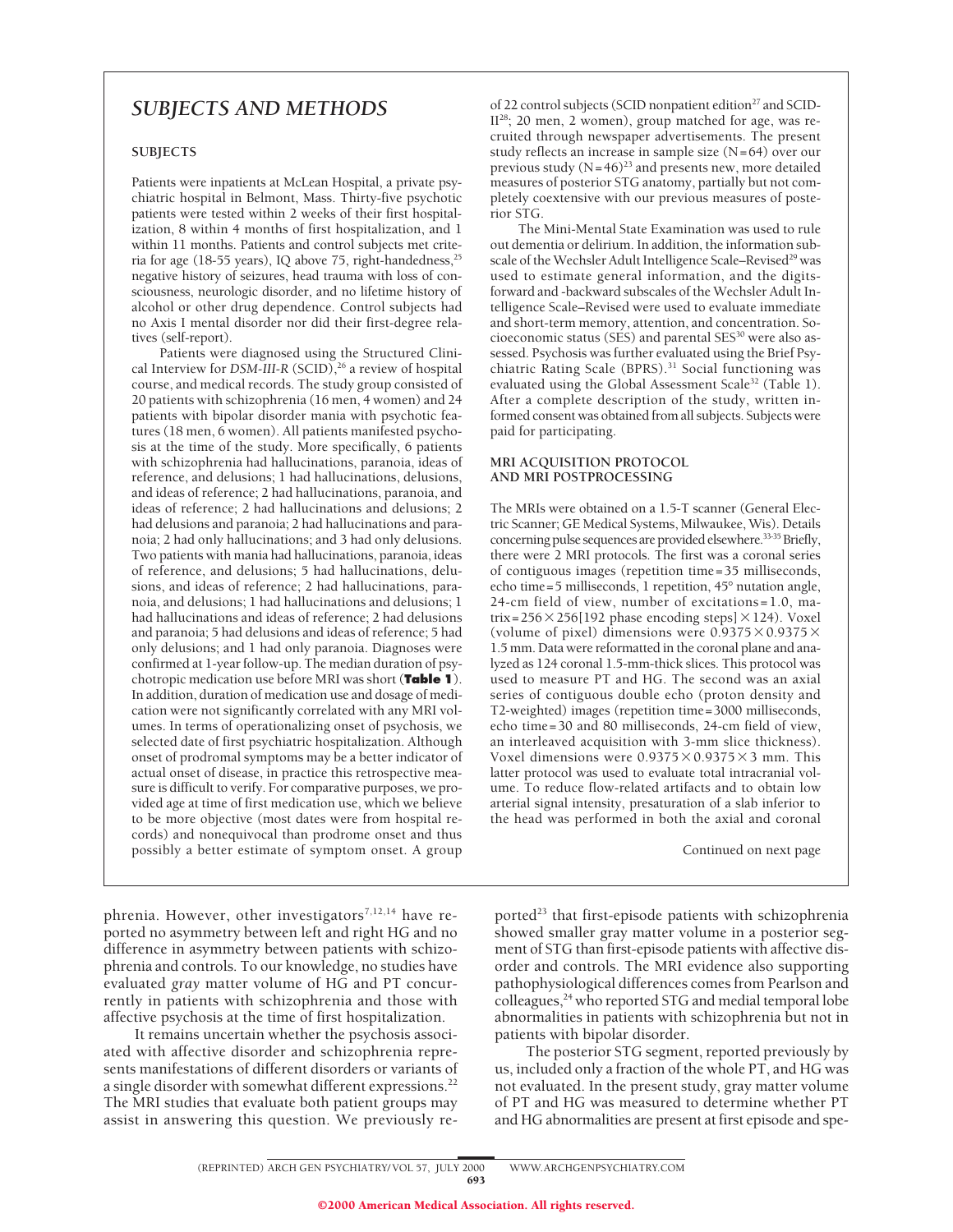acquisitions. A semiautomated segmentation procedure<sup>33</sup> was used on the axial slices to measure total intracranial content (ICC), including overall gray matter, white matter, and cerebrospinal fluid. An anisotropic diffusion filter was applied to reduce noise before processing each set of scans.<sup>35</sup>

#### **REALIGNMENT AND RESAMPLING PROCESS**

Following acquisition, MRIs were aligned using the interhemispheric fissure in the anterior two thirds of the brain in the coronal and axial planes. After this alignment in 2 planes, the midsagittal plane was aligned to correct head tilt using the line between the anterior and posterior commissures. Images were also resampled using an algorithm to make them isotropic, with sides measuring 0.9375 mm. Comparisons in 5 patients with schizophrenia and 5 healthy subjects showed that this process did not alter either measured region of interest (ROI) volumes or segmentation values for gray matter, white matter, or cerebrospinal fluid.

#### **DEFINITION OF HG AND PT**

The ROI definitions for both PT and HG have been described in detail by us in a recent study.<sup>6</sup> In the present study, we used criteria similar to both our previous work and to the work of Barta et al<sup>19</sup> for delineating HG and PT. We defined HG as the first transverse gyrus commencing from a point at the posterior margin of the insula next to the end of an opercular branch of the postcentral gyrus, then traversing anterolaterally to the superior aspect of the temporal lobe and terminating at the lateral border of STG. If there was an initial single gyral origin of HG, and then bifurcation into branches, both branches were defined as HG.

Briefly summarized, our ROI definition procedure involved first using axial MRIs for manually outlining HG. The marked voxels defining the axial HG outlines, once reformatted, helped to accurately pinpoint the location of HG on the coronal images, with HG tracing proceeding from the most posterior coronal image with a mark to the most anterior. In between these bounds, we manually outlined HG gray matter. As the Heschl sulcus reached the lateral border of STG, we included only the edge of gray matter of HG superior to the level of the white matter, ie, the roof of the white matter of STG was the inferior boundary of HG gray matter, and the most lateral extension of white matter formed the lateral bound of HG. Finally, sagittal MRIs were used to check and confirm HG boundaries.

cific to schizophrenia as contrasted with first-episode manic psychosis.

#### **RESULTS**

There were no significant group differences in age. Firstepisode patients with schizophrenia showed significantly lower SES than comparison subjects, consistent with reduced functioning (Table 1). Parental SES was upper middle class or above for all groups, but parental SES of the schizophrenia group was lower than parental SES of the other 2 comparison groups. There were no significant differences between patients diagnosed as having

The anterior border of PT was defined by the posterior border of HG. The lateral border of PT was defined as the superolateral margin of STG, with the gray matter underneath being manually outlined. Posteriorly, PT gray matter was traced to the end of the sylvian fissure, as seen on coronal images, and then gray matter of the ascending ramus of the sylvian fissure was also included. Thus, our definition of the PT included PT proper and its parietal extension. Both PT and HG ROIs could then be viewed as 3-dimensional objects for any further editing (**Figure 1**).

Interrater reliability was computed for the ROIs by 3 independent raters (Y.H., S.T., and D.S.) who were blind to group membership. Ten cases were randomly selected for interrater reliability. An intraclass correlation coefficient was used to compute interrater reliability based on the 3 raters: 0.882 (left HG), 0.881 (right HG), 0.985 (left PT), and 0.950 (right PT).

#### **STATISTICAL ANALYSES**

One-way analysis of variance was used to test for group differences in age, SES, and parental SES. In addition, *t* tests were used to assess group differences in clinical measures, age of first medication use, and medication dose and duration of use. Tests for group differences in ICC were conducted with a 1-way analysis of covariance (ANCOVA), with age and parental SES as covariates.

For ROI analysis we used a mixed-model ANCOVA, using relative volumes with 1 between-subjects factor (group: schizophrenia, mania, or controls) and 2 withinsubjects factors (side: left and right; region: HG and PT). Age and parental SES were used as covariates for all ANCOVAs. Follow-up analyses included a 2-factor (group and side) ANCOVA for each region (HG and PT), 1-way ANCOVA, and post hoc Tukey Honestly Significant Difference tests for individual regions, with left and right compared separately. For the analyses used herein, we used relative volumes of ROI computed as [(absolute ROI volume)/(ICC)]  $\times$  100. Adjusting for brain size by linear regression of absolute volumes on ICC and using the residuals for comparisons did not change the results reported herein (see Zipursky et al<sup>36</sup> and Dickey et al<sup>37</sup> for examples of this procedure).

Exploratory analyses of the relationship between absolute volumes of PT and HG and the 4 syndrome factors of the BPRS,<sup>38</sup> as well as for each BPRS item, were evaluated using Spearman rho.

schizophrenia and patients diagnosed as having mania on any of the clinical scale measures, age of first medication use, medication dose, or duration of illness. There were significant differences between the patient groups in 4 items of the BPRS. Patients with schizophrenia showed higher scores (mean±SD) in suspiciousness (schizophrenia, 4.26±1.88; mania, 2.96±2.14; *t*42=2.07; *P*=.04), hallucinatory behavior (schizophrenia, 3.05±1.81; mania, 2.00±1.01; *t*42=2.06; *P*=.046), and blunted affect (schizophrenia, 3.11±1.76; mania, 1.70±1.40; *t*42=2.84; *P*=.007) than patients with mania. In contrast, patients with mania showed higher scores for grandiosity (schizophrenia, 1.42±3.01; mania,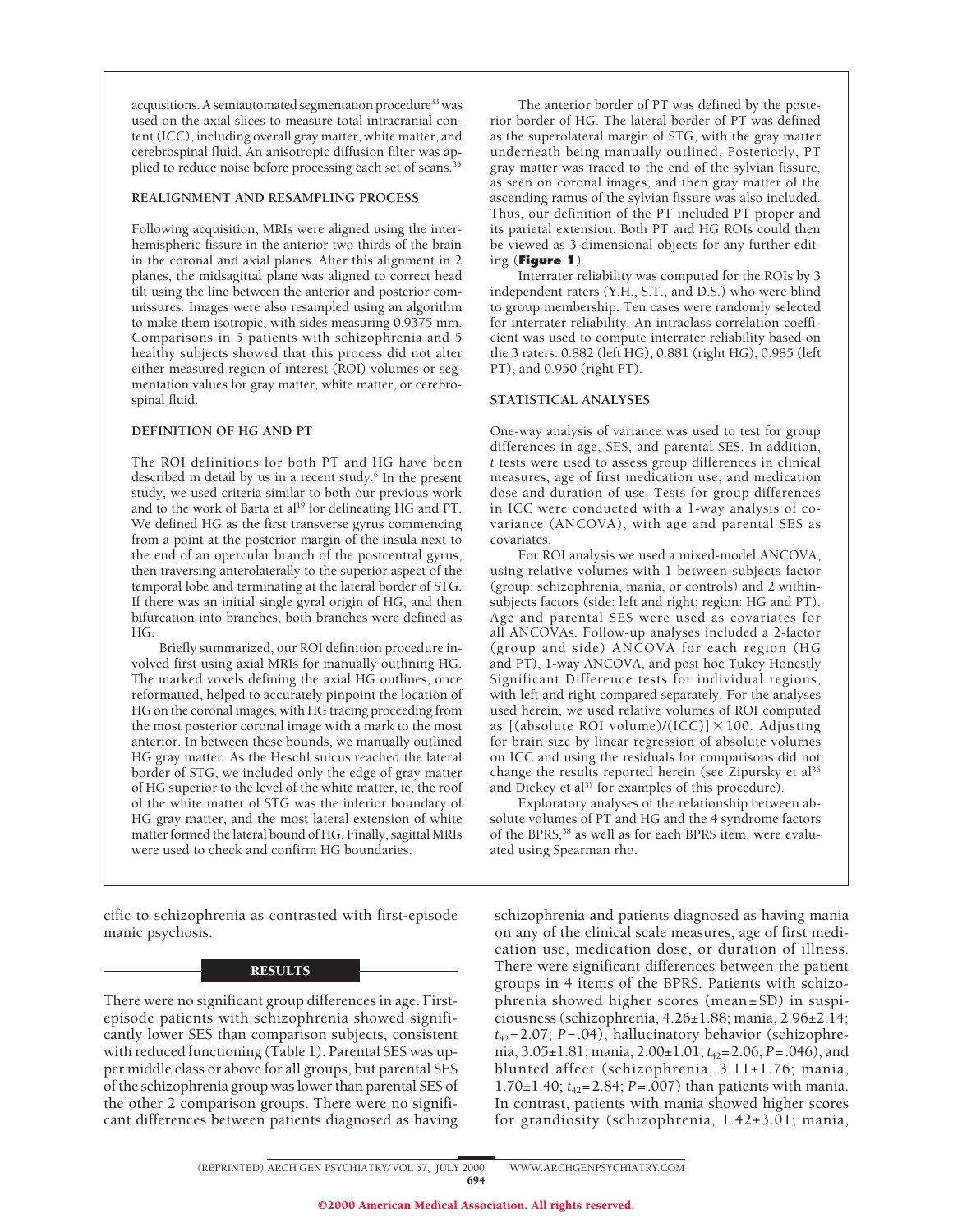| Variable                                         | <b>Patients With</b><br><b>Schizophrenia</b><br>$(n = 20)$ | <b>Patients With</b><br><b>Mania</b><br>$(n = 24)$ | <b>Healthy</b><br><b>Subjects</b><br>$(n = 22)$ | df       | $F$ or $t$<br><b>Values</b> | P†       |
|--------------------------------------------------|------------------------------------------------------------|----------------------------------------------------|-------------------------------------------------|----------|-----------------------------|----------|
| Age, mean $\pm$ SD (range), y                    | $27.3 \pm 7.0$                                             | $23.6 \pm 5.0$                                     | $24.5 \pm 4.7$                                  | 2,63     | 2.56                        | .08      |
| Male/female                                      | $(18-41)$<br>16/4                                          | $(19-41)$<br>18/6                                  | $(18-35)$<br>20/2                               |          |                             |          |
|                                                  |                                                            |                                                    |                                                 | $\cdots$ | $\cdots$                    | .        |
| Handedness, mean $\pm$ SD                        | $0.7 \pm 0.1$                                              | $0.7 \pm 0.2$                                      | $0.8 \pm 0.2$                                   | 2,63     | 0.84                        | .44      |
| SES, mean $\pm$ SD $\ddagger$                    | $3.3 \pm 1.2$ §                                            | $2.5 \pm 1.1$                                      | $1.9 \pm 0.6$                                   | 2,63     | 9.30                        | < .001   |
| Parental SES, mean ± SD‡                         | $2.1 \pm 0.9$ §                                            | $1.4 \pm 0.7$                                      | $1.4 \pm 0.8$                                   | 2,63     | 4.57                        | .01      |
| MMSE score, mean $\pm$ SD                        | $28.5 \pm 2.7$                                             | $28.7 \pm 1.6$                                     | $29.0 \pm 1.2$                                  | 2,63     | 0.82                        | .44      |
| WAIS-R score, mean $\pm$ SD                      |                                                            |                                                    |                                                 |          |                             |          |
| Information                                      | $20.5 \pm 6.3$                                             | $20.5 \pm 4.8$                                     | $23.2 \pm 3.1$                                  | 2,63     | 2.56                        | .08      |
| Digits-forward                                   | $8.4 \pm 2.2$                                              | $8.1 \pm 1.7$                                      | $9.5 \pm 2.6$                                   | 2,63     | 3.16                        | .05      |
| Digits-backward                                  | $6.7 \pm 2.7$                                              | $6.3 \pm 2.2$                                      | $8.1 \pm 2.8$                                   | 2,63     | 2.84                        | .07      |
| GAS score, mean $\pm$ SD                         | $36.3 \pm 12.4$                                            | $35.1 \pm 10.4$                                    | .                                               | 43       | 0.34                        | .74      |
| Age first medicated, mean $\pm$ SD, y            | $27.3 \pm 7.1$                                             | $23.7 \pm 5.4$                                     | .                                               | 43       | 1.78                        | .08      |
| Median duration (range)<br>of medication use, mo | $1.7(0-18.8)$                                              | $0(0-18.8)$                                        | .                                               | $\cdots$ | $\cdot$ $\cdot$ $\cdot$     | $\cdots$ |
| Medication dose (CPZ equiv), mean $\pm$ SD       | $249.4 \pm 203.4$                                          | $198.5 \pm 171.0$                                  | $\cdots$                                        | 43       | 0.84                        | .41      |
| BPRS score, mean $\pm$ SD                        | $36.8 \pm 9.6$                                             | $36.2 \pm 11.7$                                    | .                                               | 43       | 0.20                        | .84      |

\*SES indicates socioeconomic status; MMSE, Mini-Mental State Examination; WAIS-R, Wechsler Adult Intelligence Scale–Revised; GAS, Global Assessment Scale; CPZ equiv, chlorpromazine equivalent; BPRS, Brief Psychiatric Rating Scale; and ellipses, data not applicable. Handedness was assessed by <sup>a</sup> modified Oldfield Inventory (Oldfield, 1971), right-handed being above 0.

†Statistical significance was determined by <sup>a</sup> 1-factor analysis of variance.

‡Higher scores indicate lower SES.

§Post hoc Tukey Honestly Significant Difference test showed significant difference (P<.05) compared with patients with mania and comparison subjects.

3.83±1.02; *t*42=3.32; *P*=.002). Total score on the BPRS, age of first medication use, and duration of medication use did not correlate with any ROI volumes. There was also no significant difference in ICC volume among the 3 groups.

#### **VOLUME OF THE PT AND HG**

The 3-factor ANCOVA revealed a significant group-byside-by-region interaction  $(F_{2,61} = 4.41, P = .02)$ . Follow-up ANCOVA revealed a significant group-by-side interaction  $(F_{2,61} = 7.62, P = .001)$  in PT. One-way ANCOVA showed that left PT differed among groups  $(F_{2,61}=4.76,$ *P*=.01), with the schizophrenia group significantly smaller than the control and mania groups (Tukey Honestly Significant Difference, *P*,.05) (**Table 2** and **Figure 2**). However, right PT was not different among groups.

For HG, there was a significant main effect for group  $(F_{2,61} = 4.67, P = .01)$ , with no group-by-side interaction  $(F_{2,61}=0.21, P=.98)$ . Post hoc tests revealed that total (left and right) HG gray matter volume was significantly smaller in schizophrenic patients compared with patients with mania and healthy control subjects (Tukey Honestly Significant Difference, *P*<.05) but that group differences for left and right HG did not reach significance by 1-way ANCOVA (F<sub>2,61</sub>=2.11, *P*=.13; F<sub>2,61</sub>=2.49, *P*=.09, respectively) (Table 2 and Figure 2). However, HG was significantly asymmetrical in all subjects  $(F<sub>1,61</sub>=4.19, P=.04).$ 

Note that, compared with controls and patients with mania, patients with schizophrenia show gray matter volume reductions of 20.0% in left PT (effect size=0.91). In addition, compared with controls, patients with schizophrenia show gray matter volume reductions of 15.3% in left HG (effect size=0.71) and 10.6% in right HG (effect size=0.44). For HG (left+right), patients with schizophrenia, compared with controls and patients with mania, showed 13.1% (effect size=0.87) and 16.8% (effect size=1.16) volume reduction, respectively.

## **CORRELATIONS BETWEEN ROI VOLUMES AND PSYCHOPATHOLOGY**

In an exploratory analysis, no factors or items of the BPRS significantly correlated  $(P<.05)$  with absolute or relative volumes of PT or HG in first-episode schizophrenia or in first-episode mania. In addition, none of the cognitive tests were statistically significantly correlated with HG and PT volumes in this study.

#### **COMMENT**

Left PT gray matter volume was significantly reduced in first-episode patients with schizophrenia compared with controls (20.0%) and first-episode patients with manic psychosis (20.0%). Bilateral HG gray matter volume was also reduced in patients with schizophrenia compared with controls and patients with mania.

The present data are consistent with our earlier findings of left-lateralized volume reduction in posterior STG gray matter in both chronic and first-episode schizophre- $\text{nia}^{23,33}$  and enlarges the finding, since the region studied previously was only partially coextensive with PT. These data are also consistent with left PT gray matter volume reduction (28.2%) in patients with chronic schizophrenia.<sup>6</sup> The present findings suggest that lateralized PT reductions are not due to confounds of long-term medication use or disorder chronicity and that abnormal left PT and bilateral HG gray matter volumes are present at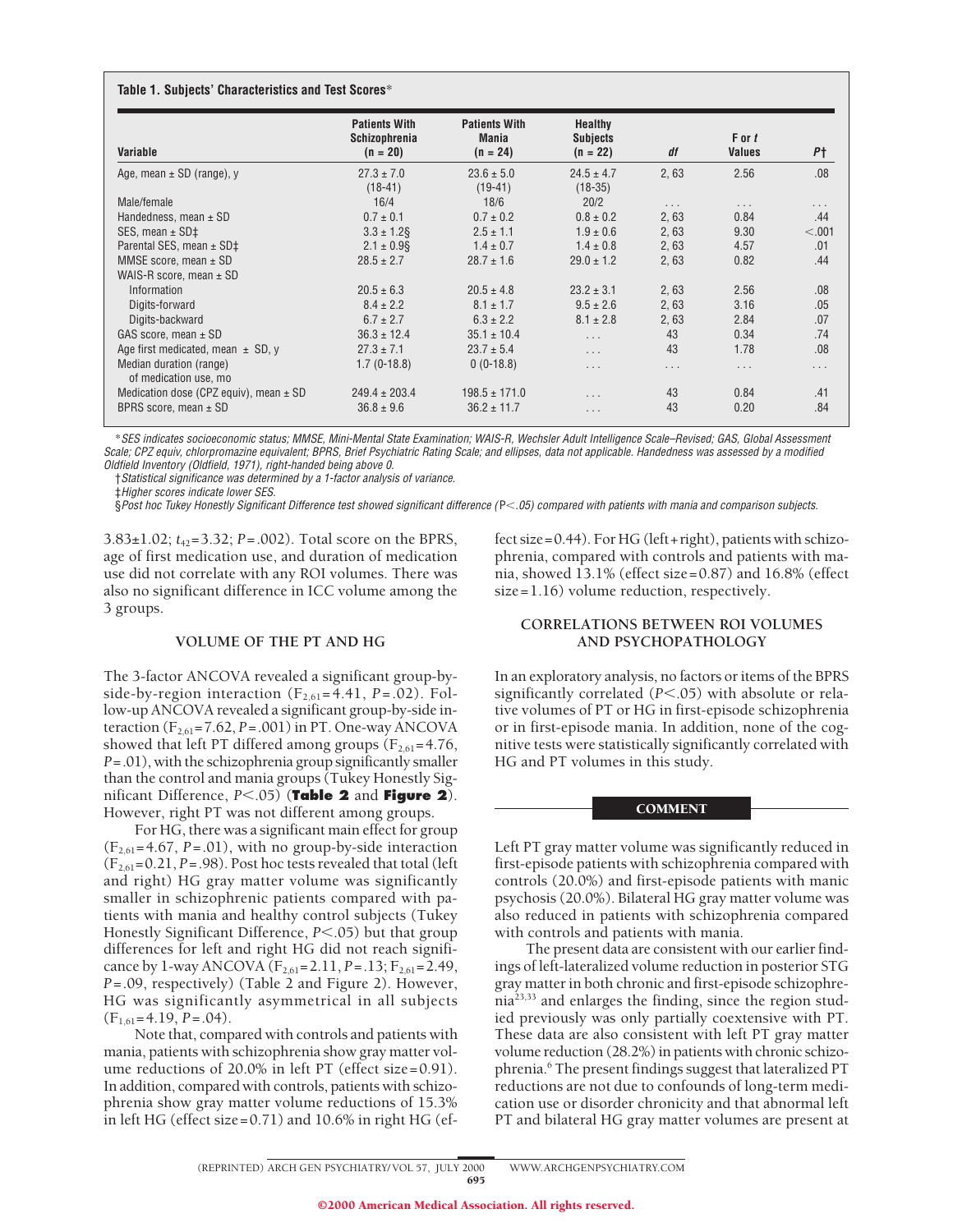

**Figure 1.** A, Coronal slice (1.5 mm) through the temporal lobe of <sup>a</sup> healthy control subject. The regions of interest for the structures are outlined: the gray matter of Heschl gyrus (HG) is red on subject left and green on subject right. The gray matter of planum temporale (PT) is labeled yellow on subject left and blue on subject right. B, Top-down view of the 3-dimensional reconstruction of HG and PT placed on top of an axial magnetic resonance imaging slice. Anterior is top. The HG is red on subject left and green on subject right, and PT is blue on subject left and yellow on subject right. C, Three-dimensional reconstruction of the left and right regions of interest, color coded as in section B but from <sup>a</sup> slightly different angle of rotation from that in section B. Note the tubular structure of the gray matter of the superior temporal gyrus, most clearly seen anteriorly, where gray codes non-HG, non-PT portions of superior temporal gyrus. D, Three-dimensional reconstructions viewed from <sup>a</sup> different angle from that in section C (D1 is subject right and D2 is subject left).

time of first hospitalization and are specific to schizophrenia.

Musiek and Reeves<sup>20</sup> reported an asymmetrical length of HG (left greater than right) in healthy subjects. However, findings have been inconsistent in MRI studies of schizophrenia.<sup>7,12,14</sup> Rojas and coworkers,<sup>21</sup> for example, reported a left HG volume greater than the right in controls and patients diagnosed as having paranoid schizophrenia. The present results indicate an asymmetry of HG in all groups but also suggest bilateral HG reduction in the schizophrenia group. This raises the interesting question of primary auditory sensory deficits in schizophrenia, a question not yet completely investigated. For example, Holcomb and coworkers<sup>39</sup> have documented that patients with schizophrenia have more difficulty than controls in differentiating high and low tones presented against a background of noise, and these patients often also show deficits in mismatch negativity, an electrophysiological index of echoic memory processes.<sup>40,41</sup>

In the present study, clinical measures and ROIs were not significantly correlated. In patients with chronic disease, left anterior STG volume reduction has been reported to correlate with auditory hallucinations,<sup>42</sup> and left posterior STG volume reduction has been reported to correlate with severity of thought disorder.<sup>4,33</sup> Moreover, our laboratory found the suspiciousness/persecution subscale score of the Positive and Negative Syndrome Scale was associated with reduced left PT volume in patients diagnosed as having chronic schizophrenia.<sup>6</sup> Correlations between clinical measures and reduced volumes in patients with chronic schizophrenia have been reported by several investigators.<sup>36,43,44</sup> However, few MRI studies<sup>45,46</sup> of first-episode schizophrenia have reported an association between structural abnormalities and symptoms. We suggest that at the time of first hospitalization symptom-MRI correlations might be less than in chronic schizophrenia because of either a lack of stability in psychiatric symptoms or an absence of more marked structural alterations.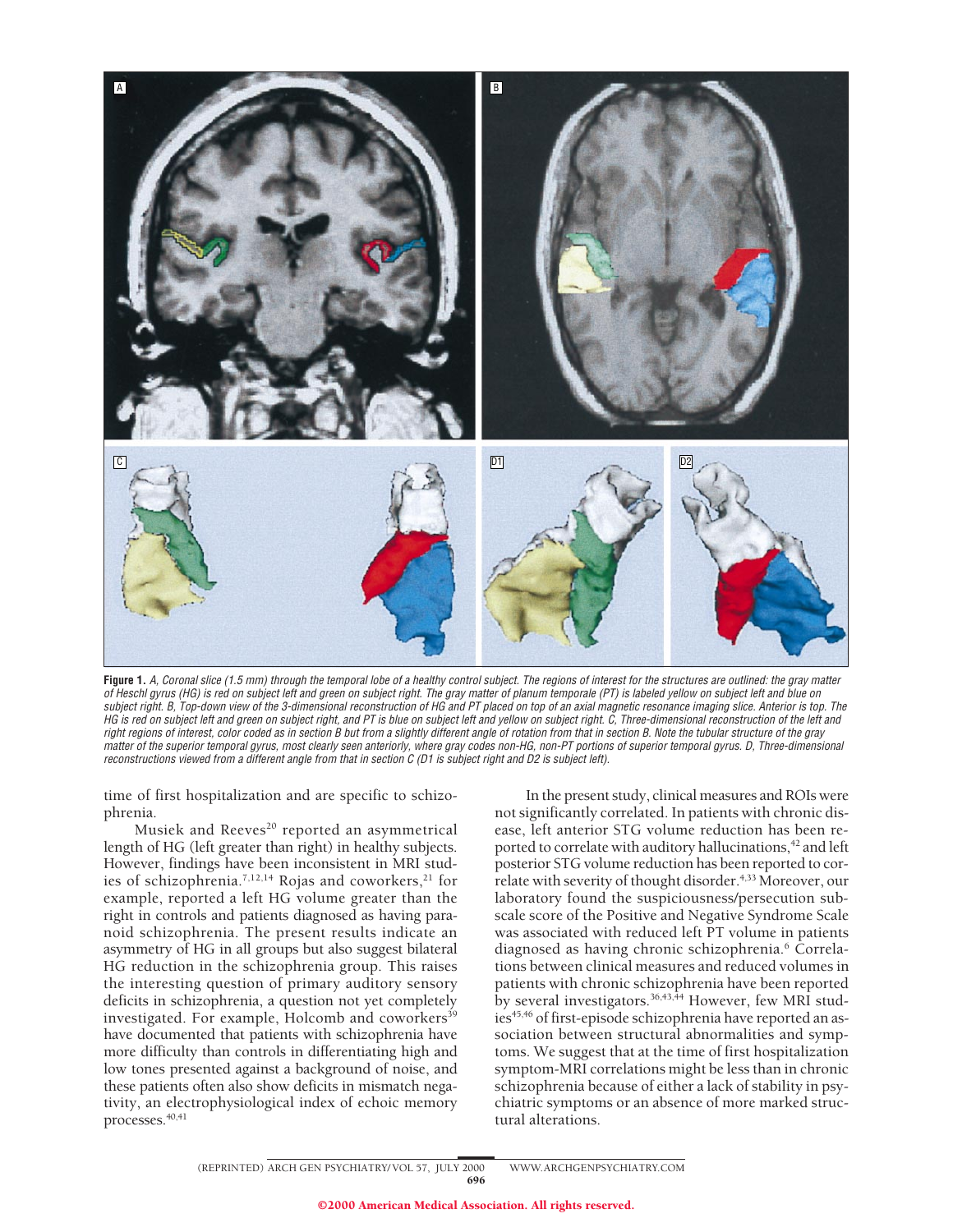| Region                 | Absolute Volume, mL (Relative Volume, %)                   |                                                    |                                                 |      |      |     |
|------------------------|------------------------------------------------------------|----------------------------------------------------|-------------------------------------------------|------|------|-----|
|                        | <b>Patients With</b><br><b>Schizophrenia</b><br>$(n = 20)$ | <b>Patients</b><br><b>With Mania</b><br>$(n = 24)$ | <b>Healthy</b><br><b>Subjects</b><br>$(n = 22)$ | df   | F    | P   |
| Total ICC              | $1512 \pm 97$                                              | $1454 \pm 140$                                     | $1546 \pm 161$                                  | 2,61 | 2.63 | .08 |
| Left planum temporale  | $1.88 \pm 0.39$ <sup>+</sup>                               | $2.23 \pm 0.55$                                    | $2.40 \pm 0.63$                                 | 2.60 | 4.20 | .02 |
|                        | $(0.09 \pm 0.02)$                                          | $(0.16 \pm 0.04)$                                  | $(0.16 \pm 0.03)$                               | 2,61 | 4.76 | .01 |
| Right planum temporale | $2.01 \pm 0.48$                                            | $1.80 \pm 0.46$                                    | $1.88 \pm 0.48$                                 | 2,60 | 1.21 | .30 |
|                        | $(0.13 \pm 0.03)$                                          | $(0.13 \pm 0.04)$                                  | $(0.12 \pm 0.03)$                               | 2,61 | 0.98 | .38 |
| Left Heschl gyrus      | $1.42 \pm 0.28$                                            | $1.68 \pm 0.38$                                    | $1.73 \pm 0.46$                                 | 2,60 | 1.96 | .15 |
|                        | $(0.09 \pm 0.02)$                                          | $(0.12 \pm 0.02)$                                  | $(0.11 \pm 0.02)$                               | 2,61 | 2.11 | .13 |
| Right Heschl gyrus     | $1.28 \pm 0.32$                                            | $1.43 \pm 0.29$                                    | $1.44 \pm 0.46$                                 | 2.60 | 2.07 | .14 |
|                        | $(0.08 \pm 0.02)$                                          | $(0.10 \pm 0.02)$                                  | $(0.09 \pm 0.03)$                               | 2,61 | 2.49 | .09 |

\*Data are given as mean <sup>±</sup> SD. Statistical significance levels are based on 1-factor analysis of covariance (ANCOVA). The df of ANCOVA varies because there are 2 covariates for intracranial contents (ICC) (age and parental socioeconomic status) and 3 covariates for absolute volumes (ICC, age, and parental socioeconomic status). The text uses relative volumes for statistical significance measures, but absolute volumes are also presented here for comparison purposes. †Post hoc Tukey Honestly Significant Difference tests indicated that patients with schizophrenia were significantly different from patients with mania and comparison subjects.



**Figure 2.** Relative volume of the Heschl gyrus and planum temporale in patients with first-episode schizophrenia, patients with first-episode mania, and healthy control subjects. Horizontal lines represent means.

The specificity of MRI abnormalities to schizophrenic vs affective psychosis is a long-standing conundrum, as is the more general question of whether these psychoses are manifestations of a single disorder. Our previous report indicated that volume reduction in left posterior STG gray matter was specific to schizophrenia, although volume reduction of the posterior amygdalahippocampal complex was not different between patients diagnosed as having first-episode schizophrenia and patients diagnosed as having first-episode bipolar mania. A recent report by Velakoulis et al<sup>47</sup> also showed left hippocampal volume reduction in first-episode schizophrenia and schizophreniform psychosis compared with healthy subjects, but, once again, no differences were reported between first-episode schizophrenia and firstepisode affective psychosis. These findings suggest that abnormalities in left STG gray matter, including PT and HG, are specific to schizophrenic psychosis, in contrast to abnormalities in medial temporal structures. Furthermore, Schlaepfer et al<sup>43</sup> reported that patients with bipolar disorder did not show heteromodal cerebral cortex volume reduction, whereas gray matter volume was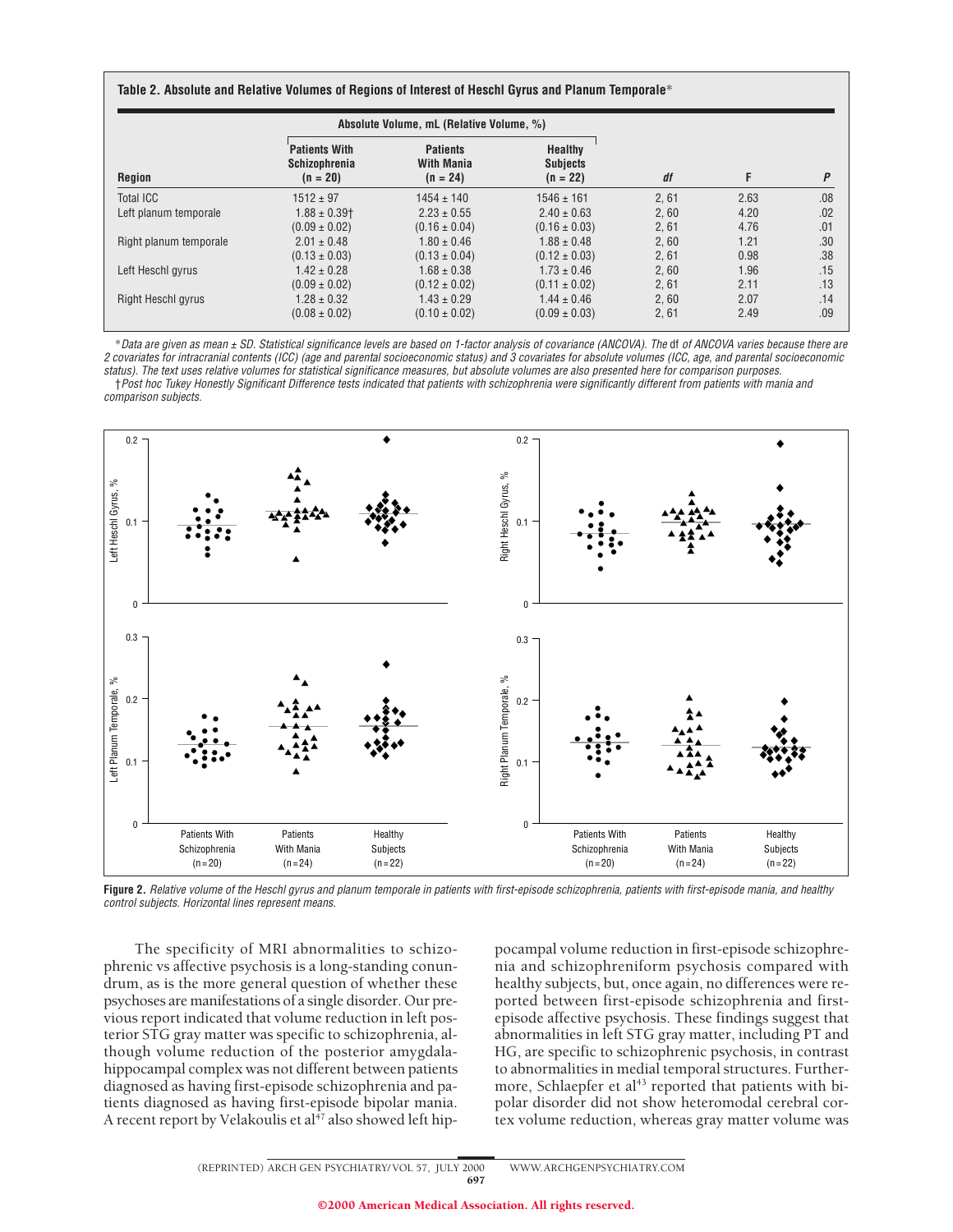reduced in patients with schizophrenia. More specifically, asymmetry reversal was reported for posterior STG in patients diagnosed as having schizophrenia but not in patients diagnosed as having bipolar disorder.<sup>24</sup> Zipursky et al<sup>48</sup> similarly found global volume reduction in gray matter in first-episode psychotic patients but not in firstepisode affective psychotic patients. Harvey et al<sup>49</sup> also reported a decrease in cortical volume in patients with schizophrenia but not in patients with bipolar disorder. Since we have not investigated frontal or parietal cortex, 2 other areas possibly implicated in schizophrenic and affective pathology, $1,2$  conclusions drawn herein about specificity apply only to the regions we have studied.

There are several caveats to this study. First, the sex distribution of our sample did not allow us to investigate this variable. We anticipate doing so in the future. Second, a previous study by our group failed to show a significant volume difference in HG between patients with chronic schizophrenia and controls.<sup>6</sup> One possible reason may be that different methods were used. In the previous study, post-MRI realignment was not performed, whereas in the present study we used a newly developed postrealignment procedure and a new method for resampling of voxels. When we evaluated the 2 methods, with and without realignment before ROI tracing (N=10; 5 patients with schizophrenia and 5 controls), we found no significant volume difference between the 2 methods for PT or HG in either schizophrenic patients or control subjects. We also found no differences in intraclass correlation coefficients between the 2 methods. A more likely explanation for the difference in HG and PT in this study, but for only PT in our previous study, might be the differences in the samples. Third, operationalizing first episode as time of first hospitalization rather than as time of prodromal symptom onset may overestimate age at onset yet provides an unequivocal measure. First hospitalization is used synonymously with first episode in virtually all the literature. We have also provided time of first medication use, which may help to clarify the clinical picture for patients with significant symptoms before hospitalization.

In conclusion, our findings of volume reduction in PT and HG in first-episode schizophrenia suggest the presence of structural abnormalities in regions associated with auditory processing and language. Finally, we suggest that studies of patients with recent-onset disease provide a major advantage in having fewer confounds from chronicity variables and, additionally, offer a baseline for longitudinal studies evaluating the presence or absence of progression of MRI changes over time.

### *Accepted for publication March 24, 2000.*

*From the Clinical Neuroscience Division, Laboratory of Neuroscience, Department of Psychiatry, Brockton Veterans Affairs Medical Center, and Harvard Medical School, Brockton, Mass (Drs Hirayasu, McCarley, Salisbury, Tanaka, Kwon, Frumin, and Shenton and Ms Snyderman); Cognitive Neuroscience Laboratory, McLean Hospital (Drs McCarley, Salisbury, and Shenton), and Brain Imaging Center, McLean Hospital (Dr Yurgelun-Todd), Belmont, Mass; and The Surgical Planning Laboratory, MRI Division, Brigham and Women's Hospital, Department of Radiology,*

*Harvard Medical School, Boston, Mass (Drs Kikinis and Jolesz). Dr Hirayasu is now with the Department of Neuropsychiatry, Kyorin University School of Medicine, Tokyo, Japan. Dr Kwon is now with the Department of Psychiatry, Seoul National University Medical College, Seoul, Korea.*

*This work was supported in part by grants NIMH 01110 and 50747 (Dr Shenton) and NIMH 40977 (Dr McCarley) from the National Institute of Mental Health, Rockville, Md; by MERIT and Schizophrenia Center Awards from the Department of Veterans Affairs Medical Research Service, Washington, DC (Dr McCarley); by a National Alliance for Research on Schizophrenia and Depression Young Investigator Award (Dr Salisbury); and by a Neuroimaging Analysis Center Biomedical Technology Resource grant (P41 RR13218-01) and Core Segmentation Tools for Computer Assisted Surgery grant (1R01 RR11747-01A) (Drs Kikinis and Jolesz).*

*Reprints: Martha E. Shenton, PhD, or Robert W. McCarley, MD, Department of Psychiatry (116A), VAMC-Brockton, Harvard Medical School, 940 Belmont St, Brockton, MA 02301 (e-mail: martha\_shenton@hms.harvard.edu; robert\_mccarley@hms.harvard.edu).*

#### **REFERENCES**

- 1. Shenton ME, Wible CG, McCarley RW. A review of magnetic resonance imaging studies of brain abnormalities in schizophrenia. In: Krishnan KRR, Doraiswamy PM, eds. Brain Imaging in Clinical Psychiatry. New York, NY: Marcel Dekker Inc; 1997:297-380.
- 2. McCarley RW, Wible CG, Frumin M, Hirayasu Y, Levitt JJ, Fischer IA, Shenton ME. MRI anatomy of schizophrenia. Biol Psychiatry. 1999;45:1099-1119.
- 3. Shenton ME, Frumin M, McCarley RW, Maier S, Westin CF, Fischer IA, Dickey CC, Kikinis R. MR morphometric findings in schizophrenia. In: Dougherty D, Rauch S, Rosenbaum J, eds. Psychiatric Neuroimaging Strategies: Research and Clinical Applications. Washington, DC: American Psychiatric Association; 2000.
- 4. Pearlson GD, Marsh L. Structural brain imaging in schizophrenia: a selective review. Biol Psychiatry. 1999;46:627-649.
- 5. Marsh L, Suddath RL, Higgins N, Weinberger DR. Medial temporal lobe structures in schizophrenia: relationship of size to duration of illness. Schizophr Res. 1994;11:225-238.
- 6. Kwon J-S, McCarley RW, Hirayasu Y, Anderson JE, Fischer IA, Kikinis R, Jolesz FA, Shenton ME. Left planum temporale volume reduction in schizophrenia. Arch Gen Psychiatry. 1999;56:142-148.
- 7. Petty RG, Barta PE, Pearlson GD, McGilchrist IK, Lewis RW, Tien AY, Pulver A, Vaughn DD, Casanova MF, Powers RE. Reversal of asymmetry of the planum temporale in schizophrenia. Am J Psychiatry. 1995;152:715-721.
- 8. Rossi A, Serio A, Stratta P, Petruzzi C, Schiazza G, Mancini F, Casacchia M. Planum temporale asymmetry and thought disorder in schizophrenia. Schizophr Res. 1994;12:1-7.
- 9. Jacobsen LK, Giedd JN, Tanrikut C, Brady DR, Donohue BC, Hamburger SD, Kumra S, Alaghband-Rad J, Rumsey JM, Rapoport JL. Three-dimensional cortical morphometry of the planum temporale in childhood-onset schizophrenia. Am J Psychiatry. 1997;154:685-687.
- 10. DeLisi LE, Hoff AL, Neale C, Kushner M. Asymmetries in the superior temporal lobe in male and female first-episode schizophrenic patients: measures of the planum temporale and superior temporal gyrus by MRI. Schizophr Res. 1994; 12:19-28.
- 11. Kleinschmidt A, Falkai P, Huang Y, Schneider T, Furst G, Steinmetz H. In vivo morphometry of planum temporale asymmetry in first-episode schizophrenia. Schizophr Res. 1994;12:9-18.
- 12. Kulynych JJ, Vladar K, Fantie BD, Jones DW, Weinberger DR. Normal asymmetry of the planum temporale in patients with schizophrenia: three-dimensional cortical morphometry with MRI. Br J Psychiatry. 1995;166:742-749.
- 13. Frangou S, Sharma T, Sigmudsson T, Barta P, Pearlson G, Murray RM. The Maudsley Family Study, 4: normal planum temporale asymmetry in familial schizophrenia: a volumetric MRI study. Br J Psychiatry. 1997;170:328-333.
- 14. Barta PE, Pearlson GD, Brill LB II, Royall R, McGilchrist IK, Pulver AE, Powers RE, Casanova MF, Tien AY, Frangou S, Petty RG. Planum temporale asymmetry